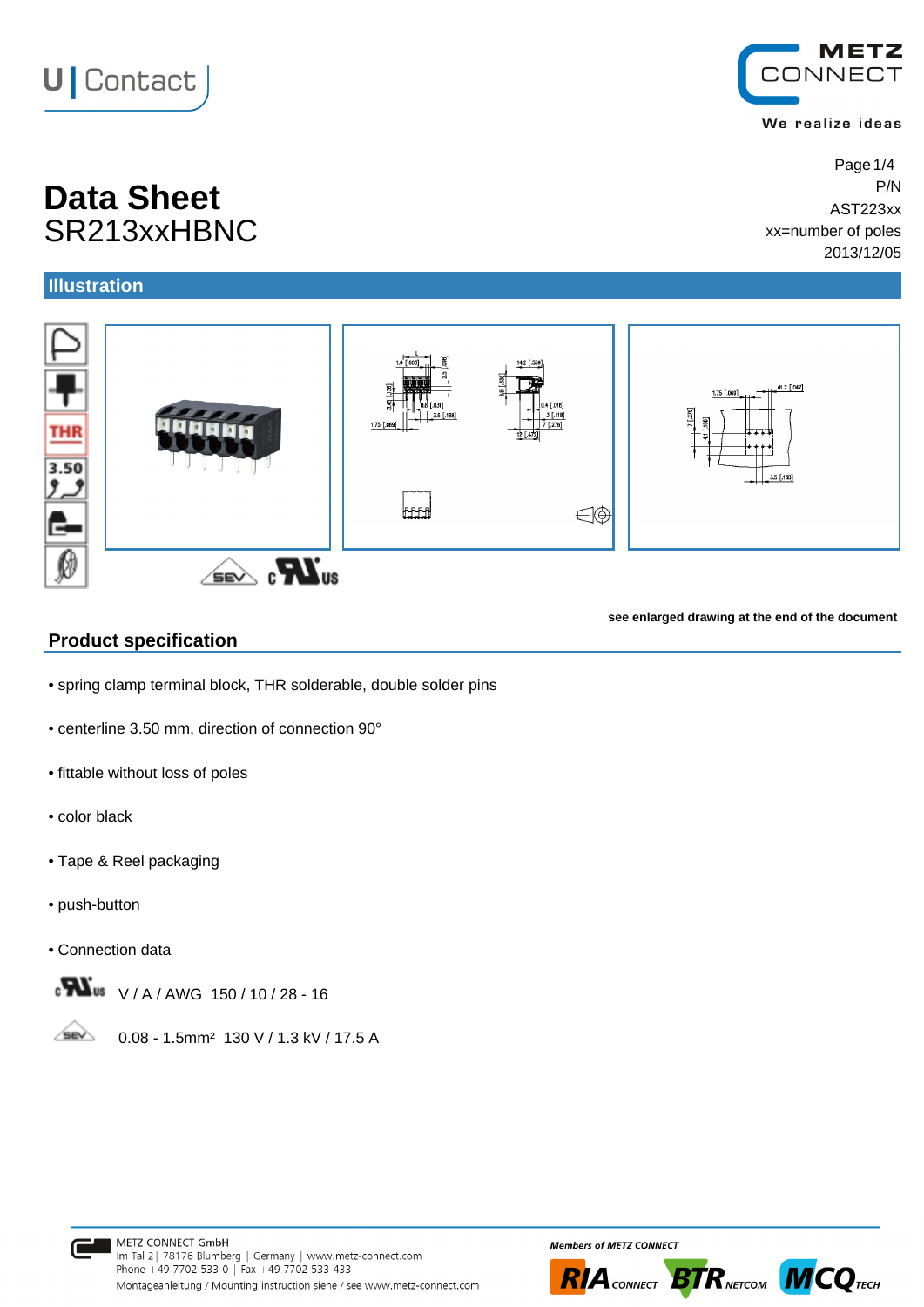



We realize ideas

| <b>Data Sheet</b> | P/N                |
|-------------------|--------------------|
|                   | AST223xx           |
| SR213xxHBNC       | xx=number of poles |
|                   | $0.04214000$       |

Page 2/4 AST223xx xx=number of poles 2013/12/05

| <b>Technical Data</b>                                |                         |                |                                                                           |  |
|------------------------------------------------------|-------------------------|----------------|---------------------------------------------------------------------------|--|
| <b>General Data</b>                                  |                         |                |                                                                           |  |
| Solder pin length                                    | 3.45 mm                 |                |                                                                           |  |
| min. number of poles                                 | 2                       |                |                                                                           |  |
| max. number of poles                                 | 12                      |                |                                                                           |  |
| Insulating material class                            | CTI 600                 |                |                                                                           |  |
| clearance/creepage dist.                             | $2 \, \text{mm}$        |                |                                                                           |  |
| protection category                                  | <b>IP 20</b>            |                |                                                                           |  |
| Overvoltage category                                 | III                     | III            | $\mathsf{I}$                                                              |  |
| Pollution degree                                     | 3                       | $\overline{2}$ | $\overline{2}$                                                            |  |
| Rated voltage                                        | 160 V                   | 400 V          | 400 V                                                                     |  |
| Rated test voltage                                   | 2.5 kV                  | 2.5 kV         | 2.5 kV                                                                    |  |
| Min. insul. strip length                             | 8.5 mm                  |                |                                                                           |  |
| Connection data<br>$\sum_{\alpha}$ Us $\sqrt{A/AWG}$ | $150/10/28 - 16$        |                |                                                                           |  |
| <b>SEV</b><br>$0.08 - 1.5$ mm <sup>2</sup>           | 130 V / 1.3 kV / 17.5 A |                |                                                                           |  |
| <b>Material</b>                                      |                         |                |                                                                           |  |
| insulating material                                  | <b>PA66/6T</b>          |                |                                                                           |  |
| flammability class                                   | V <sub>0</sub>          |                |                                                                           |  |
| <b>Climatic properties</b>                           |                         |                |                                                                           |  |
| upper limit temperature                              | 105 °C                  |                |                                                                           |  |
| lower limit temperature                              | $-40 °C$                |                |                                                                           |  |
| <b>General</b>                                       |                         |                |                                                                           |  |
| soldarability                                        |                         |                | For THR products acc. to IPC/JEDEC J-STD-020D-MSL 1 LEOR THT products max |  |

| For THR products acc. to IPC/JEDEC J-STD-020D-MSL 1   For THT products max. |
|-----------------------------------------------------------------------------|
| 260 °C / 10 s                                                               |
| ISO 2768 -mH                                                                |
|                                                                             |





**RIA** CONNECT **BTR** NETCOM **MCQ** TECH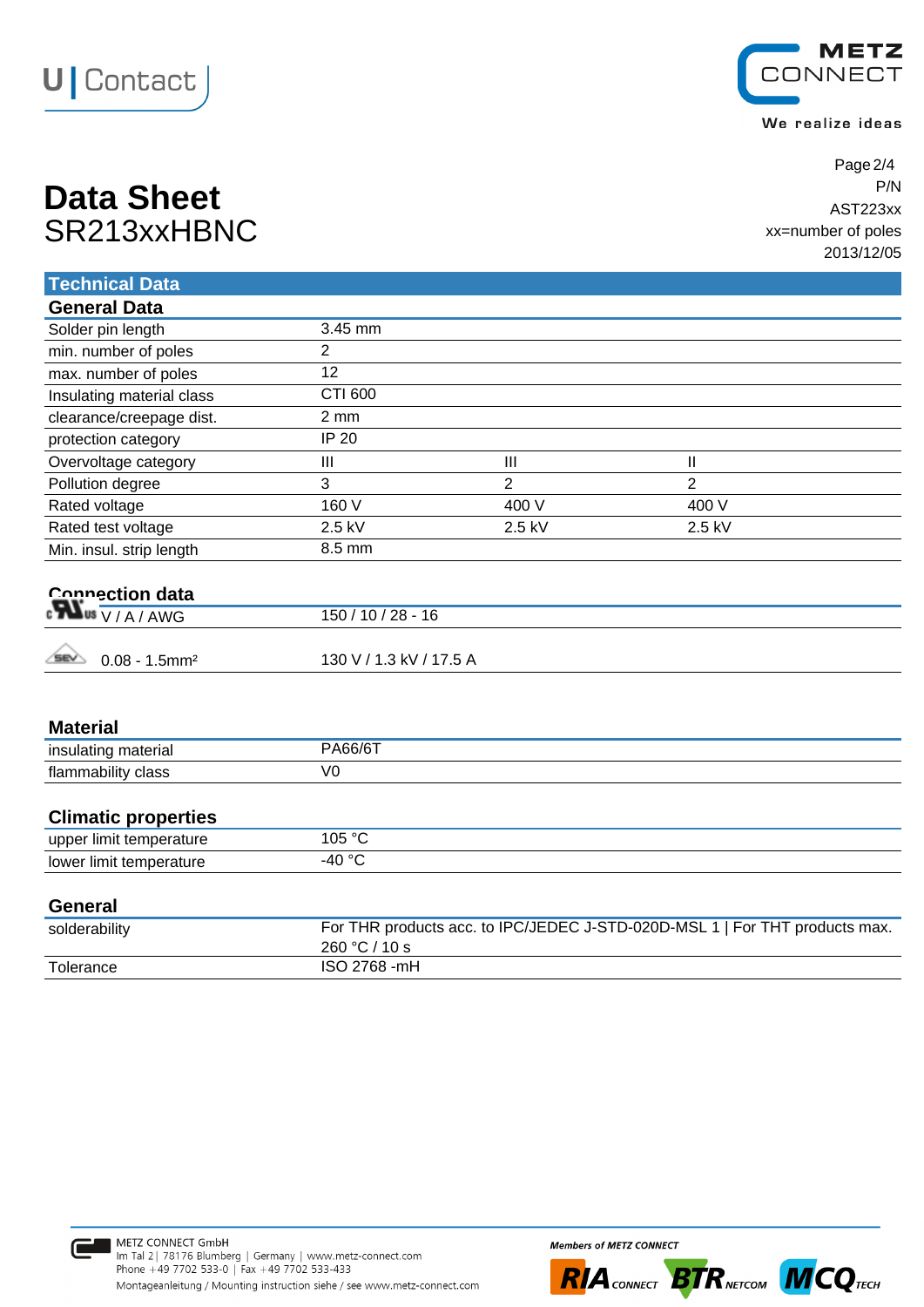



We realize ideas

Page 3/4 AST223xx xx=number of poles 2013/12/05

### **Data Sheet** P/N SR213xxHBNC

#### **Illustration**



L=(pole size - 1) x centerline  $+ 3.5$  [0.138]



**Members of METZ CONNECT**